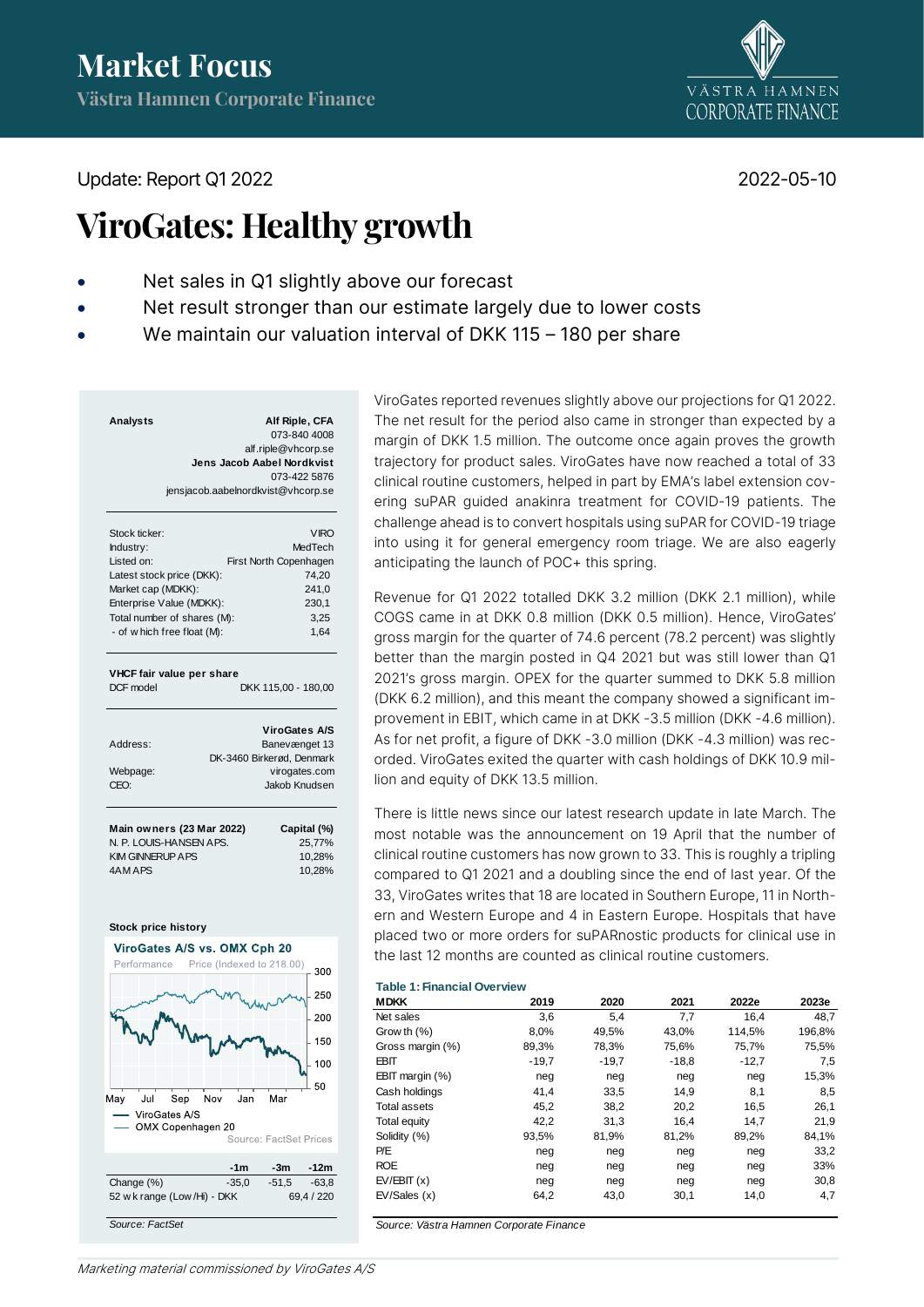At the same time, ViroGates stated that it changes the disclosure policy regarding new routine customers. Now that the number of routine customers has reached a substantial number, additional small and medium sized customers are not regarded as market driving news and will not be press released individually. Particularly large new customer agreements may still be regarded as market moving and thus merit a separate press release. Instead, the company will update the market on how the customer base develops in future quarterly and annual reports. **Revised disclosure policy on new customers**

ViroGates notes that the European Medicines Agency's (EMA) decision to grant a label extension for suPAR-guided anakinra treatment has been an important driver for the surge in routine customers. EMA's decision means that hospitals are alerted to the benefits of screening severe COVID-19 sufferers for treatment with anakinra, which has proved effective in improving patient outcomes and even saving lives. COVID-19 is still a big challenge for healthcare providers and the benefits of this method is getting attention in the medical society. In the Q1 report, ViroGates states the expectation that this will bring in more routine customers during the year. **EMA decision last year is driving growth now**

## **Converting hospitals from COVID to general ED triage**

The next challenge is to convince hospitals to generalize the use of suPAR testing from COVID-19 triage to general triage of all manner of patients arriving at an emergency department. Once acquainted with the method, it is reasonable to assume that hospital staff should see the benefit of using it to save both patients and hospital resources in handling all types of patients. This conversion is a core focus for ViroGates during the coming months.

At the [web conference](https://www.youtube.com/watch?v=v7uGDLStrqw) following the Q1 report, we asked the company whether the decision to employ suPAR testing for general emergency department use would rest with the same group of decision makers who took it on for COVID-19 triage. CEO Jakob Knudsen explained that such a decision would normally be taken by the senior management of the hospital, but that those familiar with the product from the COVID departments could be expected to serve as important inside ambassadors. These ambassadors would then need to bring the hospital's clinical lab on board, after which management could endorse it for general emergency department use.

Going back to the reported revenue for the quarter, it is ever more clear that the sales mix is shifting more and more towards the clinically relevant products, cf. Figure 1 below. TurbiLatex stood for 57 percent of sales in Q1. Adding Quick Triage, the other product aimed at clinical applications, these products now make up 73 percent of the company's turnover. **>70 percent clinical products**



#### **Figure 1: Revenue by product (DKKm, % of total)**

Marketing material commissioned by ViroGates A/S 2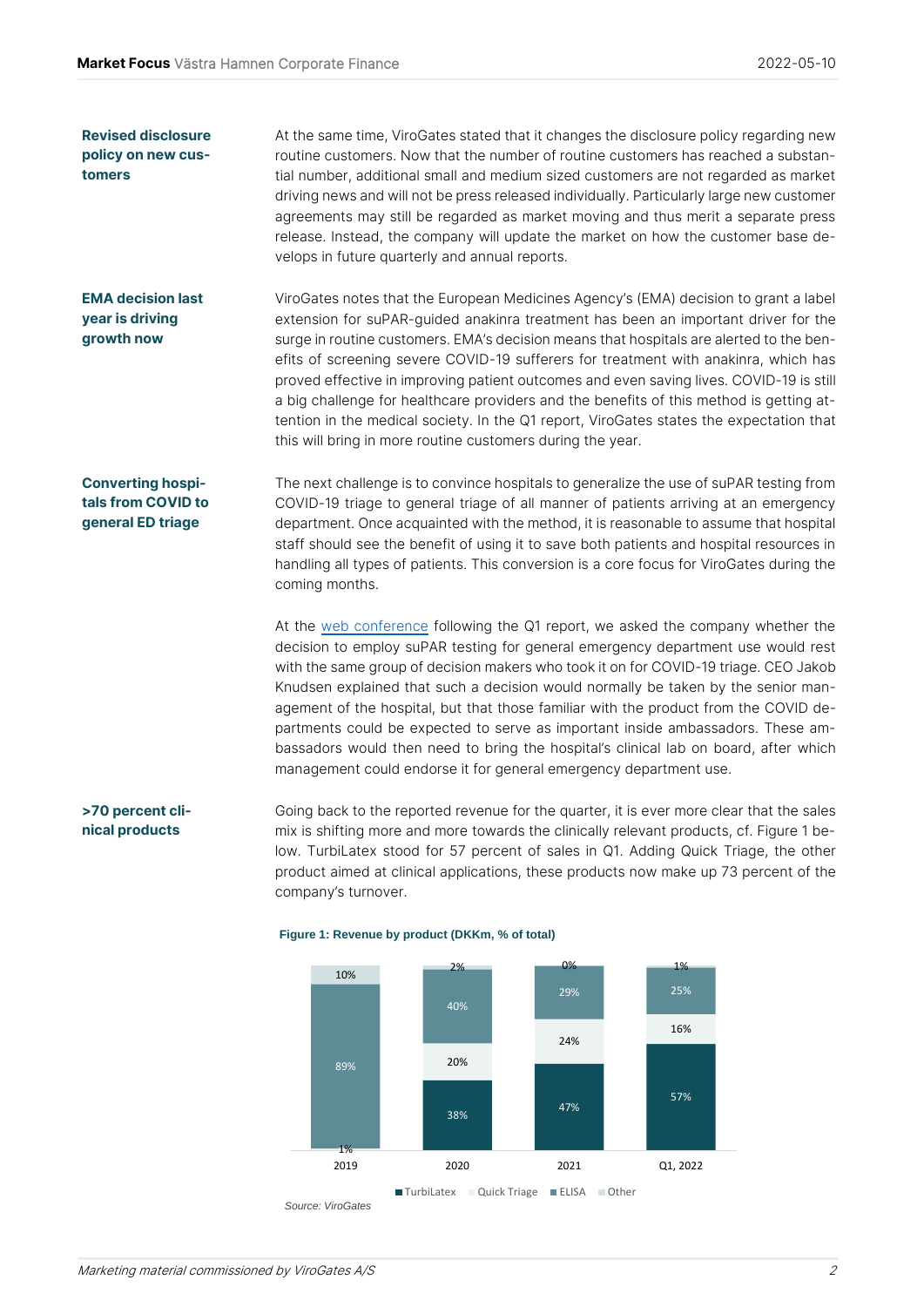#### There were no new signals regarding the upcoming launch of POC+, a small point-ofcare device for suPAR measurements that does not require access to a laboratory. The device runs on a fingerprick sample of blood and produces a readout in a matter of 20 minutes. The message is still that the product is due for release during the first half of this year. **POC+ due for release this quarter**

Comparing the reported Q1 numbers to our forecasts, we see strength across the board, cf. Table 2 below. Net revenues were marginally ahead of our forecast, which secured a slightly better than expected gross profit although the gross margin was 1.4 percentage points below our estimate.

#### Total OPEX undercut our estimates by a combined DKK 1.4 million, largely because sales and marketing costs came in lower than expected. The company explains that compared to last year's Q1, the company has reduced staff by transferring some tasks to distributors and has also lowered consultancy costs. The present cost level is likely more representative of what to expect in the future. In addition, there has been a temporary reallocation of personnel resources from sales and marketing to R&D which explains the unexpected drop in the former. **OPEX clearly below our estimates**

Both revenues and costs thus contributed to a net result that was DKK 1.5 million stronger than our estimate. The cash balance at the end of the quarter stood at DKK 10.9 million, 2.3 million higher than our forecast, due to somewhat lower net working capital.

| <b>kDKK</b>                   | Q1 '21  | Q1 '22est | Q1 '22act | <b>Diff</b> |
|-------------------------------|---------|-----------|-----------|-------------|
| Net Revenues                  | 2076    | 2916      | 3 1 9 7   | 281         |
| <b>Total Revenues</b>         | 2076    | 2916      | 3 1 9 7   | 281         |
| Cost of Goods Sold            | $-453$  | $-700$    | $-812$    | $-112$      |
| Gross profit                  | 1623    | 2 2 1 6   | 2 3 8 5   | 169         |
| <b>R&amp;D Costs</b>          | $-1694$ | $-1728$   | $-2064$   | $-336$      |
| Sales and Marketing Costs     | $-3675$ | $-4147$   | $-2262$   | 1885        |
| <b>Administrative Costs</b>   | -795    | $-1037$   | $-1440$   | $-403$      |
| <b>Total OPEX</b>             | $-6164$ | $-6912$   | $-5766$   | 1 1 4 6     |
| <b>EBITDA</b>                 | $-4541$ | -4 696    | $-3.381$  | 1315        |
| Amortisation and Depreciation | $-59$   | $-18$     | $-53$     | $-35$       |
| <b>EBIT</b>                   | $-4600$ | $-4714$   | $-3434$   | 1 2 8 0     |
| Net Financial Items           | $-48$   | $-70$     | $-25$     | 45          |
| <b>EBT</b>                    | $-4648$ | -4784     | $-3459$   | 1 3 2 5     |
| Tax                           | 373     | 351       | 494       | 143         |
| <b>Net Profit</b>             | $-4275$ | -4 433    | $-2965$   | 1468        |
|                               |         |           |           |             |
| Cash and Equivalents          | 23 5 63 | 8522      | 10870     | 2 3 4 8     |
| <b>Total Equity</b>           | 27 039  | 11 993    | 13 4 60   | 1467        |
|                               |         |           |           |             |

#### **Table 2: Estimates vs actual, Q1 2022**

*Source: Västra Hamnen Corporate Finance*

#### We make only some minor adjustments to our valuation model following this report. Although the present outcome was stronger than our forecast, we realise that our sales forecasts for the coming quarters are going to be tough to fulfil. By lowering the bar a little bit, we see more balanced probabilities between stronger vs. weaker outcomes compared to our estimates. At the same time, we are inspired by the latest reading on OPEX to shave a small amount off those cost estimates for the next year or so. Otherwise, our model is largely unchanged. **Minor model adjustments**

#### In conclusion, we maintain our fair value estimate for the stock of DKK 115 – 180 per share. **We keep valuation range unchanged**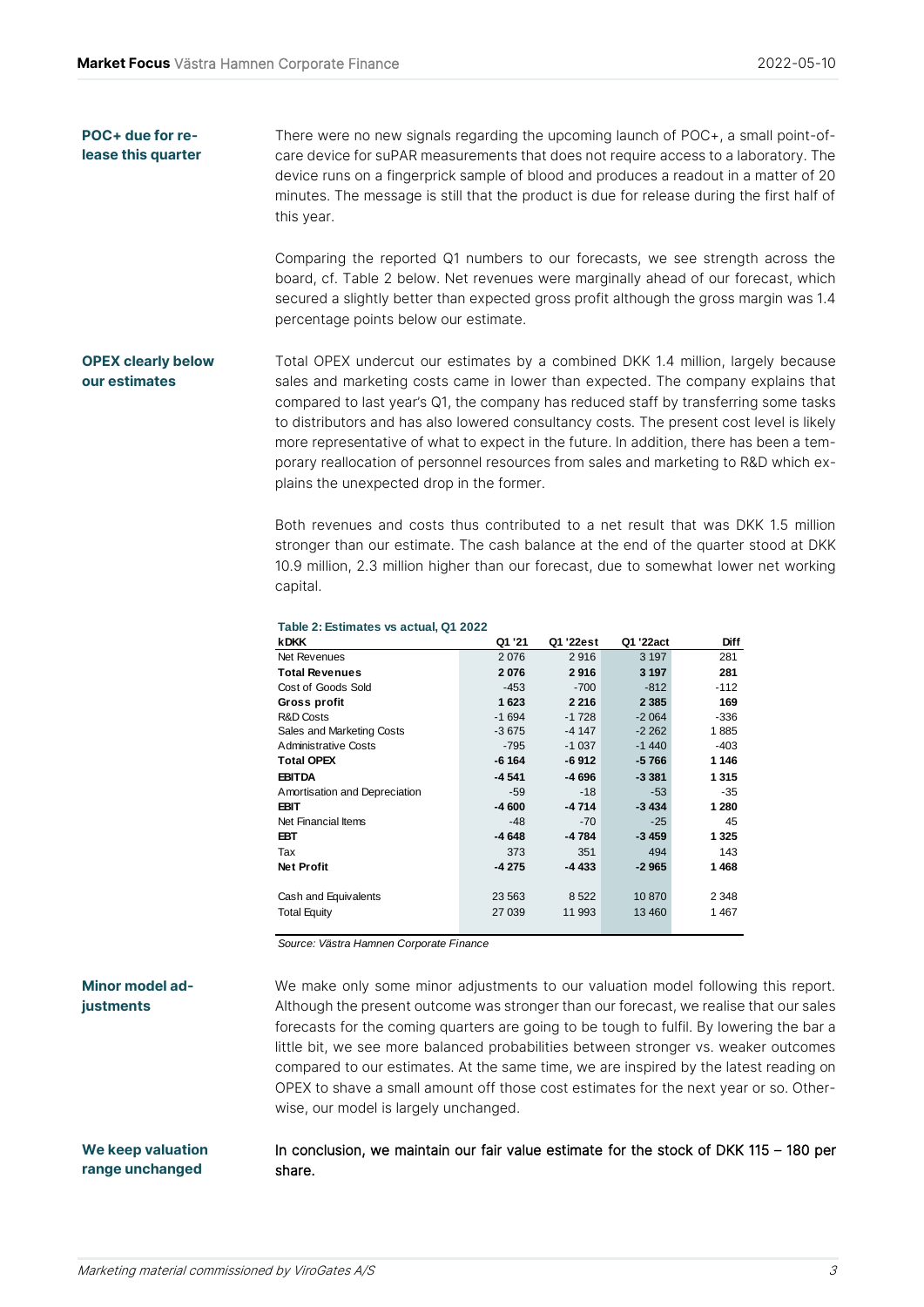|                                       |                    |                    |                 |                    | 2023e            | 2024e             | 2025e    | 2026e              |
|---------------------------------------|--------------------|--------------------|-----------------|--------------------|------------------|-------------------|----------|--------------------|
|                                       | 3582               | 5 3 5 4            | 7656            |                    | 48743            | 87931             | 145 134  | 190 963            |
| Net revenues<br><b>Total revenues</b> | 3582               | 5 3 5 4            | 7656            | 16 4 26<br>16 4 26 | 48743            | 87931             | 145 134  | 190 963            |
|                                       | $-384$             | $-1164$            | $-1868$         | $-3987$            | $-11928$         | $-21703$          | $-37175$ | $-49821$           |
| Cost of goods sold                    |                    |                    |                 |                    |                  |                   |          |                    |
| Gross profit<br>R&D costs             | 3 1 9 8<br>$-5584$ | 4 1 9 0<br>$-5798$ | 5788<br>$-5937$ | 12 439<br>$-6881$  | 36815<br>$-7328$ | 66 228<br>$-8071$ | 107959   | 141 142<br>$-9834$ |
|                                       |                    |                    |                 |                    |                  |                   | $-8909$  |                    |
| Sales and marketing costs             | $-13921$           | $-14150$           | $-14554$        | $-13823$           | $-17588$         | $-19371$          | $-21381$ | $-23601$           |
| Administrative costs                  | $-3300$            | $-3740$            | $-3869$         | $-4330$            | $-4397$          | $-4843$           | $-5345$  | $-5900$            |
| <b>EBITDA</b>                         | $-19607$           | $-19498$           | $-18572$        | $-12595$           | 7503             | 33 944            | 72 3 24  | 101 807            |
| Amortisation & depreciation           | $-116$             | $-229$             | $-217$          | $-90$              | $-37$            | $-26$             | $-18$    | $-13$              |
| <b>EBIT</b>                           | $-19723$           | $-19727$           | $-18789$        | $-12686$           | 7466             | 33918             | 72 305   | 101 794            |
| Net financial items                   | $-286$             | $-253$             | $-175$          | $-235$             | $-280$           | $-280$            | $-280$   | $-280$             |
| <b>EBT</b>                            | $-20009$           | $-19980$           | $-18964$        | $-12921$           | 7 186            | 33 638            | 72 025   | 101 514            |
| <b>Taxes</b>                          | 1 2 1 2            | 1 2 4 6            | 1 3 0 2         | 1 1 8 8            | 64               | $\mathbf 0$       | $-1040$  | $-22333$           |
| Net profit                            | $-18797$           | $-18734$           | $-17662$        | $-11733$           | 7 250            | 33 638            | 70 986   | 79 181             |
| Earnings per share (DKK)              | $-6,19$            | $-6,17$            | $-5,82$         | $-3,87$            | 2,39             | 11,09             | 23,39    | 26,09              |
| Growth (%)                            |                    |                    |                 |                    |                  |                   |          |                    |
| Net revenues                          | 8,0%               | 49,5%              | 43,0%           | 114,5%             | 196,8%           | 80,4%             | 65,1%    | 31,6%              |
| <b>EBITDA</b>                         | na                 | na                 | na              | na                 | na               | 352,4%            | 113,1%   | 40,8%              |
| <b>EBIT</b>                           | na                 | na                 | na              | na                 | na               | 354,3%            | 113,2%   | 40,8%              |
| Net profit                            | na                 | na                 | na              | na                 | na               | 364,0%            | 111,0%   | 11,5%              |
| % of revenues (%)                     |                    |                    |                 |                    |                  |                   |          |                    |
| Gross margin                          | 89,3%              | 78,3%              | 75,6%           | 75,7%              | 75,5%            | 75,3%             | 74,4%    | 73,9%              |
| <b>EBITDA</b> margin                  | neg                | neg                | neg             | neg                | 15,4%            | 38,6%             | 49,8%    | 53,3%              |
| EBIT margin                           | neg                | neg                | neg             | neg                | 15,3%            | 38,6%             | 49,8%    | 53,3%              |
| EBT margin                            | neg                | neg                | neg             | neg                | 14,7%            | 38,3%             | 49,6%    | 53,2%              |
| Profit margin                         | neg                | neg                | neg             | neg                | 14,9%            | 38,3%             | 48,9%    | 41,5%              |
| <b>Total OPEX</b>                     | 636,6%             | 442,4%             | 318,2%          | 152,4%             | 60,1%            | 36,7%             | 24,6%    | 20,6%              |
| Profitability (%)                     |                    |                    |                 |                    |                  |                   |          |                    |
| <b>ROE</b>                            | neg                | neg                | neg             | neg                | 33,0%            | 53,4%             | 53,0%    | 37,1%              |
| <b>ROIC</b>                           | neg                | neg                | neg             | neg                | 43,3%            | 140,8%            | 216,8%   | 0,0%               |

**Income Statement - Annual Data**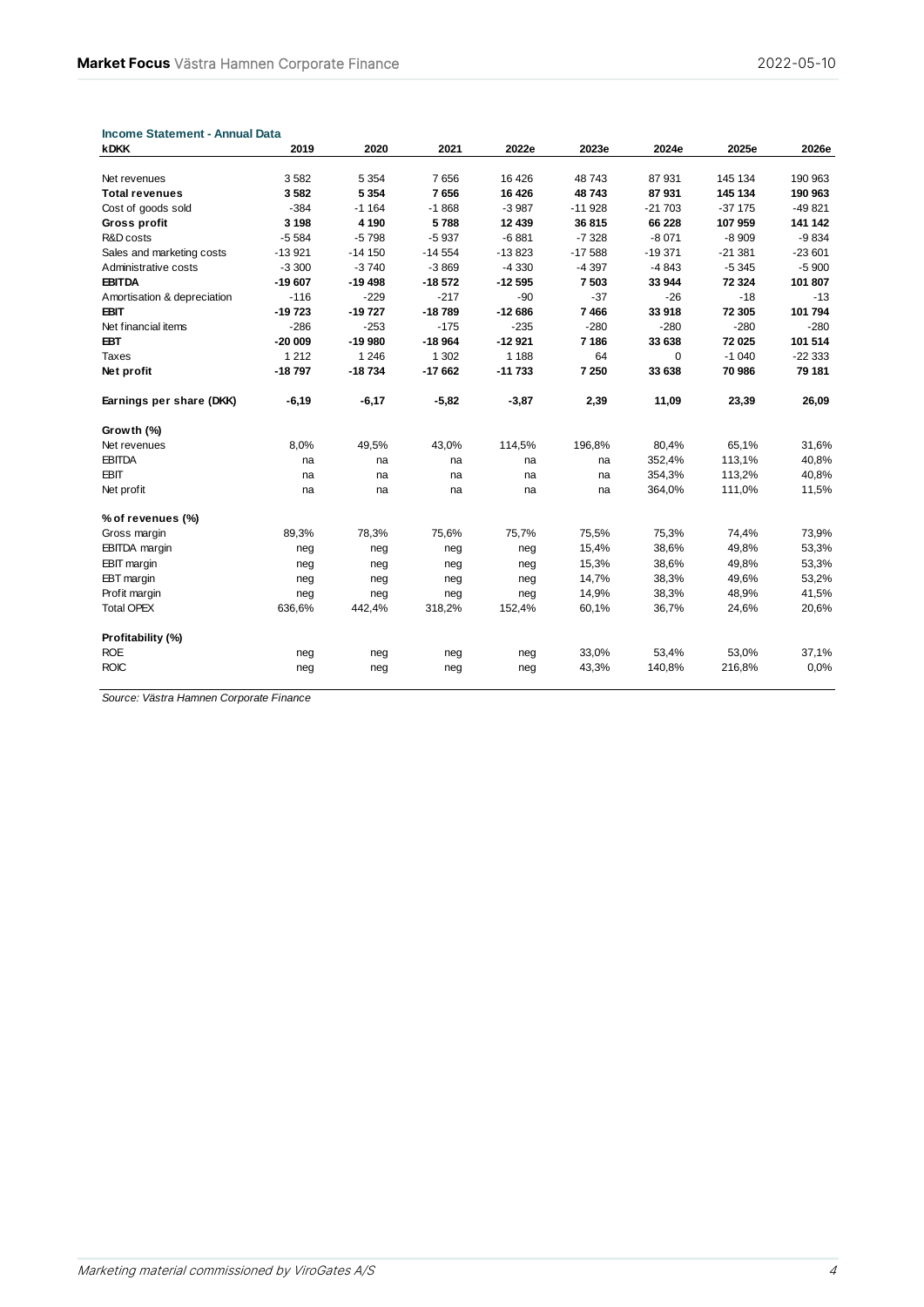| <b>Balance Sheet - Annual Data</b>  |          |         |         |             |          |             |          |          |
|-------------------------------------|----------|---------|---------|-------------|----------|-------------|----------|----------|
| <b>kDKK</b>                         | 2019     | 2020    | 2021    | 2022e       | 2023e    | 2024e       | 2025e    | 2026e    |
|                                     |          |         |         |             |          |             |          |          |
| <b>Inventories</b>                  | 390      | 907     | 1695    | 2943        | 7 2 8 2  | 10 4 20     | 14752    | 16 5 21  |
| Account receivable                  | 244      | 1601    | 1474    | 2 9 0 4     | 7842     | 12 646      | 19807    | 25 769   |
| Other receivables                   | 2 4 0 1  | 1609    | 1810    | 2 183       | 2 1 8 3  | 2 1 8 3     | 2 1 8 3  | 2 183    |
| Cash and cash equivalents           | 41 408   | 33 5 25 | 14859   | 8 1 3 9     | 8505     | 44 198      | 107 956  | 182 961  |
| <b>Total current assets</b>         | 44 4 43  | 37 642  | 19838   | 16 169      | 25 812   | 69 44 6     | 144 697  | 227 434  |
| Tangible assets                     | 548      | 432     | 216     | 126         | 89       | 63          | 44       | 31       |
| Intangible assets                   | $\Omega$ | 0       | 0       | $\mathbf 0$ | $\Omega$ | $\mathbf 0$ | $\Omega$ | $\Omega$ |
| <b>Financial assets</b>             | 167      | 171     | 176     | 176         | 176      | 176         | 176      | 176      |
| <b>Total fixed assets</b>           | 715      | 603     | 392     | 302         | 265      | 239         | 220      | 207      |
| <b>Total assets</b>                 | 45 158   | 38 245  | 20 230  | 16 471      | 26 077   | 69 685      | 144 917  | 227 642  |
| Accounts payable                    | 927      | 3654    | 380     | 929         | 2570     | 4 1 6 8     | 6809     | 9012     |
| Short-term debt                     | 0        | 0       | 0       | $\mathbf 0$ | 0        | 0           | 0        | 0        |
| Other liabilities                   | 2015     | 3 2 7 8 | 3423    | 848         | 1563     | 2536        | 4 1 4 2  | 5482     |
| <b>Total current liabilities</b>    | 2942     | 6932    | 3803    | 1777        | 4 1 3 3  | 6704        | 10 950   | 14 494   |
| <b>Total equity</b>                 | 42 215   | 31 314  | 16 4 26 | 14 692      | 21 942   | 62980       | 133 966  | 213 147  |
| <b>Total equity and liabilities</b> | 45 157   | 38 246  | 20 229  | 16 470      | 26 076   | 69 684      | 144 916  | 227 641  |

*Source: Västra Hamnen Corporate Finance*

| 2019     | 2020     | 2021     | 2022e    | 2023e    | 2024e   | 2025e    | 2026e    |
|----------|----------|----------|----------|----------|---------|----------|----------|
|          |          |          |          |          |         |          |          |
|          |          |          |          |          |         |          | 79 194   |
| $-110$   | 2905     | $-3991$  | $-5077$  | $-6.921$ | $-5372$ | $-7246$  | $-4188$  |
| $-603$   | $-114$   | $-4$     | $\Omega$ | 0        |         | $\Omega$ | $\Omega$ |
| $\Omega$ | 7835     | 2 7 7 6  | 10 000   | $\Omega$ | 7400    | $\Omega$ | $\Omega$ |
| -18 676  | $-7879$  | -18 664  | -6 720   | 366      | 35 692  | 63758    | 75 006   |
| 60 083   | 41 407   | 33 5 28  | 14 8 64  | 8 1 4 4  | 8510    | 44 203   | 107 961  |
| $\Omega$ | 0        | 0        | -1       | $\Omega$ |         |          | $\Omega$ |
| 41 407   | 33 5 28  | 14 8 64  | 8 1 4 4  | 8510     | 44 203  | 107 961  | 182 966  |
|          | $-17963$ | $-18505$ | $-17445$ | $-11642$ | 7 2 8 7 | 33 664   | 71 004   |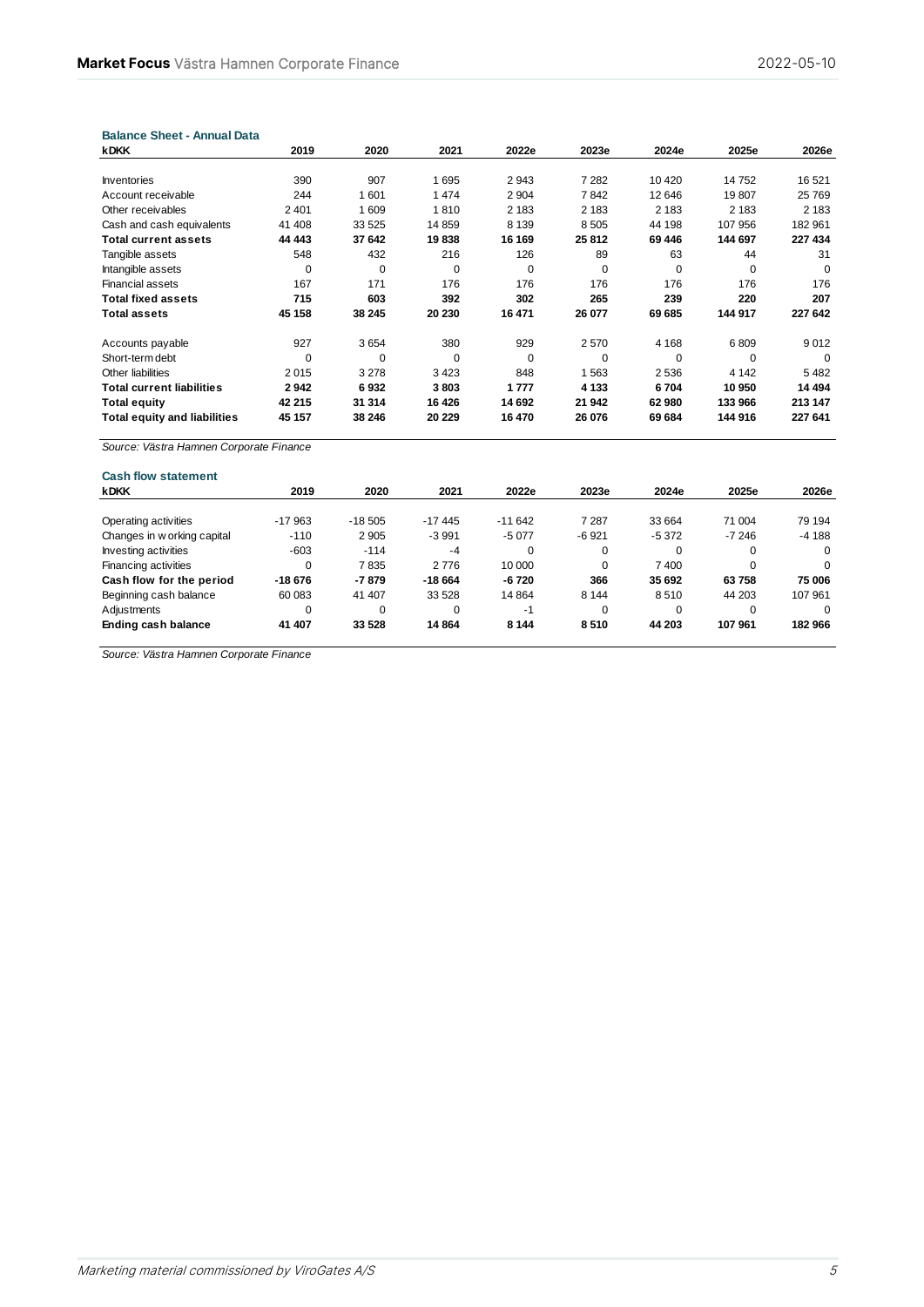| <b>Income Statement - Quarterly Data</b> |         |         |          |         |         |          |          |          |
|------------------------------------------|---------|---------|----------|---------|---------|----------|----------|----------|
| <b>kDKK</b>                              | Q1 2021 | Q2 2021 | Q3 2021  | Q4 2021 | Q1 2022 | Q2 2022e | Q3 2022e | Q4 2022e |
|                                          |         |         |          |         |         |          |          |          |
| Net revenues                             | 2076    | 1815    | 1 172    | 2 5 9 3 | 3 1 9 7 | 3 2 8 4  | 4 0 5 5  | 5889     |
| <b>Total revenues</b>                    | 2076    | 1815    | 1 1 7 2  | 2593    | 3 1 9 7 | 3 2 8 4  | 4 0 5 5  | 5889     |
| Cost of goods sold                       | $-453$  | $-407$  | $-287$   | $-721$  | $-812$  | $-788$   | $-973$   | $-1413$  |
| Gross profit                             | 1623    | 1 4 0 8 | 885      | 1872    | 2 3 8 5 | 2496     | 3 0 8 2  | 4 4 7 6  |
| R&D costs                                | $-1694$ | $-1313$ | $-1256$  | $-1674$ | $-2064$ | $-1528$  | $-1604$  | $-1685$  |
| Sales and marketing costs                | $-3675$ | $-3825$ | $-3054$  | $-4000$ | $-2262$ | $-3667$  | $-3851$  | $-4043$  |
| Administrative costs                     | $-795$  | $-1513$ | $-1081$  | $-480$  | $-1440$ | $-917$   | $-963$   | $-1011$  |
| <b>EBITDA</b>                            | $-4541$ | $-5243$ | $-4506$  | -4 282  | $-3381$ | $-3616$  | $-3336$  | $-2263$  |
| Amortisation & depreciation              | $-59$   | $-53$   | $-53$    | $-52$   | $-53$   | $-14$    | $-12$    | $-11$    |
| <b>EBIT</b>                              | $-4600$ | $-5296$ | $-4559$  | $-4334$ | $-3434$ | $-3630$  | $-3348$  | $-2274$  |
| Net financial items                      | $-48$   | $-37$   | $-50$    | $-40$   | $-25$   | $-70$    | $-70$    | $-70$    |
| <b>EBT</b>                               | $-4648$ | $-5333$ | $-4609$  | $-4374$ | $-3459$ | $-3700$  | $-3418$  | $-2344$  |
| Taxes                                    | 373     | 286     | 289      | 354     | 494     | 271      | 251      | 172      |
| Net profit                               | $-4275$ | $-5047$ | $-4320$  | $-4020$ | $-2965$ | $-3428$  | $-3167$  | $-2172$  |
| Earnings per share (DKK)                 | $-1,41$ | $-1,66$ | $-1,42$  | $-1,32$ | $-0,98$ | $-1,13$  | $-1,04$  | $-0,72$  |
| Y-o-Y Growth (%)                         |         |         |          |         |         |          |          |          |
| Net revenues                             | 366,5%  | 138,8%  | $-36.6%$ | 12,8%   | 54,0%   | 80,9%    | 246,0%   | 127,1%   |
| <b>EBITDA</b>                            | na      | na      | na       | na      | na      | na       | na       | na       |
| <b>EBIT</b>                              | na      | na      | na       | na      | na      | na       | na       | na       |
| Net profit                               | na      | na      | na       | na      | na      | na       | na       | na       |
| % of revenues (%)                        |         |         |          |         |         |          |          |          |
| Gross margin                             | 78,2%   | 77,6%   | 75,5%    | 72,2%   | 74,6%   | 76,0%    | 76,0%    | 76,0%    |
| <b>EBITDA</b> margin                     | neg     | neg     | neg      | neg     | neg     | neg      | neg      | neg      |
| <b>EBIT</b> margin                       | neg     | neg     | neg      | neg     | neg     | neg      | neg      | neg      |
| EBT margin                               | neg     | neg     | neg      | neg     | neg     | neg      | neg      | neg      |
| Profit margin                            | neg     | neg     | neg      | neg     | neg     | neg      | neg      | neg      |
| <b>Total OPEX</b>                        | 296,9%  | 366,4%  | 460,0%   | 237,3%  | 180,4%  | 186,1%   | 158,3%   | 114,4%   |
| Profitability (%)                        |         |         |          |         |         |          |          |          |
| <b>ROE</b>                               | neg     | neg     | neg      | neg     | neg     | neg      | neg      | neg      |
| <b>ROIC</b>                              | neg     | neg     | neg      | neg     | neg     | neg      | neg      | neg      |
|                                          |         |         |          |         |         |          |          |          |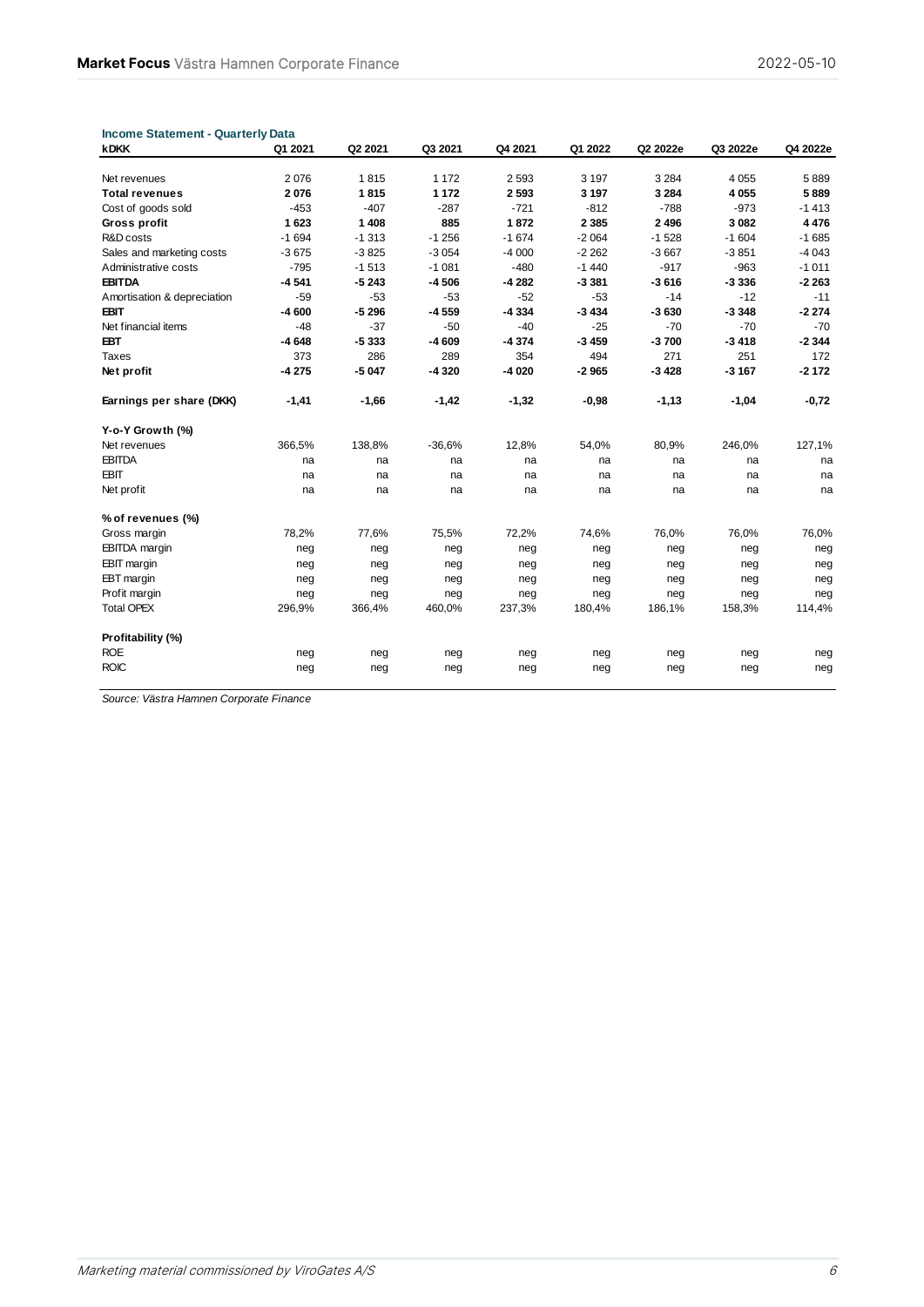| <b>kDKK</b>                         | Q1 2021 | Q <sub>2</sub> 2021 | Q3 2021 | Q4 2021  | Q1 2022     | Q2 2022e | Q3 2022e | Q4 2022e |
|-------------------------------------|---------|---------------------|---------|----------|-------------|----------|----------|----------|
|                                     |         |                     |         |          |             |          |          |          |
| <b>Inventories</b>                  | 1 4 9 4 | 2099                | 1801    | 1695     | 1922        | 1641     | 2 0 2 7  | 2943     |
| Account receivable                  | 2017    | 1816                | 1 0 8 8 | 1 4 7 4  | 2 1 7 2     | 1620     | 2 0 0 0  | 2 9 0 4  |
| Other receivables                   | 2 0 5 9 | 2 2 2 7             | 2 4 9 3 | 1810     | 2 1 8 3     | 2 1 8 3  | 2 1 8 3  | 2 1 8 3  |
| Cash and cash equivalents           | 23 5 63 | 21 323              | 17475   | 14 859   | 10870       | 5743     | 11868    | 8 1 3 9  |
| <b>Total current assets</b>         | 29 133  | 27 4 65             | 22857   | 19838    | 17 147      | 11 187   | 18 078   | 16 169   |
| Tangible assets                     | 373     | 321                 | 268     | 216      | 163         | 149      | 137      | 126      |
| Intangible assets                   | 0       | $\Omega$            | 0       | $\Omega$ | $\mathbf 0$ | $\Omega$ | 0        | $\Omega$ |
| <b>Financial assets</b>             | 172     | 172                 | 172     | 176      | 176         | 176      | 176      | 176      |
| <b>Total fixed assets</b>           | 545     | 493                 | 440     | 392      | 339         | 325      | 313      | 302      |
| <b>Total assets</b>                 | 29 678  | 27958               | 23 297  | 20 230   | 17486       | 11 512   | 18 391   | 16 471   |
| Accounts payable                    | 785     | 1484                | 1 0 1 2 | 380      | 3 3 0 0     | 691      | 747      | 929      |
| Short-term debt                     | 0       | $\mathbf 0$         | 0       | $\Omega$ | 0           | $\Omega$ | 0        | $\Omega$ |
| Other liabilities                   | 1854    | 1706                | 1838    | 3423     | 725         | 788      | 779      | 848      |
| <b>Total current liabilities</b>    | 2639    | 3 1 9 0             | 2850    | 3803     | 4 0 2 5     | 1479     | 1525     | 1777     |
| <b>Total equity</b>                 | 27 039  | 24 768              | 20 448  | 16 4 26  | 13 460      | 10 032   | 16 864   | 14 692   |
| <b>Total equity and liabilities</b> | 29 678  | 27958               | 23 298  | 20 229   | 17 485      | 11 511   | 18 390   | 16 470   |
|                                     |         |                     |         |          |             |          |          |          |

| <b>Cash flow statement</b>  |          |                     |         |          |          |          |          |          |
|-----------------------------|----------|---------------------|---------|----------|----------|----------|----------|----------|
| <b>kDKK</b>                 | Q1 2021  | Q <sub>2</sub> 2021 | Q3 2021 | Q4 2021  | Q1 2022  | Q2 2022e | Q3 2022e | Q4 2022e |
|                             |          |                     |         |          |          |          |          |          |
| Operating activities        | $-4216$  | -4 994              | $-4267$ | $-3968$  | $-2912$  | $-3415$  | $-3155$  | $-2161$  |
| Changes in w orking capital | -5 746   | $-21$               | 420     | 356      | $-1076$  | $-1713$  | $-720$   | $-1.569$ |
| Investing activities        | 0        | $\Omega$            | 0       | $-4$     | $\Omega$ | $\Omega$ | $\Omega$ | $\Omega$ |
| Financing activities        | $\Omega$ | 2776                | 0       | $\Omega$ | $\Omega$ |          | 10 000   | $\Omega$ |
| Cash flow for the period    | -9 962   | $-2239$             | $-3847$ | $-2616$  | $-3989$  | $-5127$  | 6 1 2 5  | $-3729$  |
| Beginning cash balance      | 33 5 25  | 23 5 63             | 21 3 23 | 17475    | 14 859   | 10870    | 5743     | 11868    |
| Adjustments                 | $\Omega$ | 0                   | 0       | $\Omega$ | -1       |          |          | $\Omega$ |
| Ending cash balance         | 23 563   | 21 3 23             | 17475   | 14859    | 10870    | 5743     | 11868    | 8 1 3 9  |